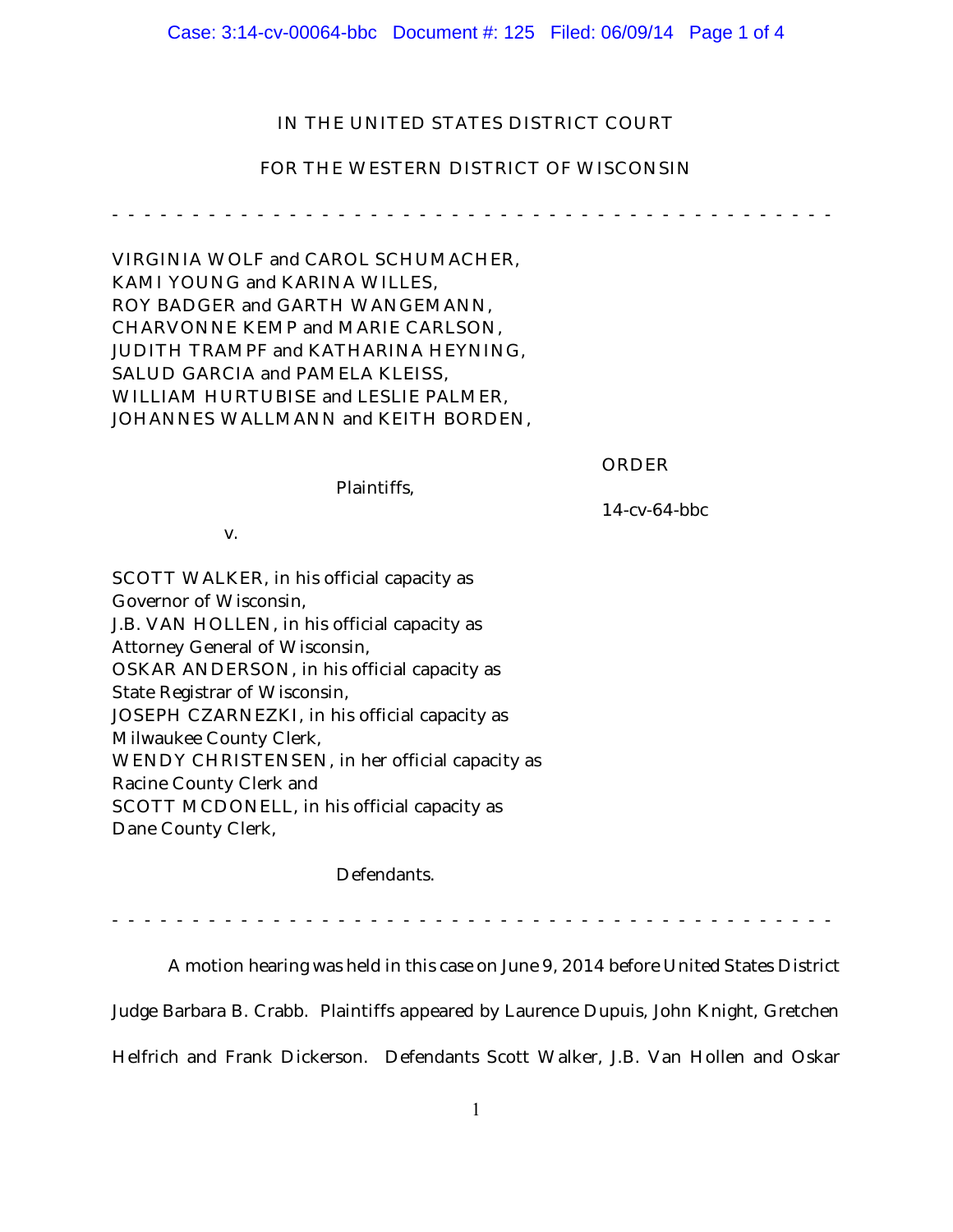### Case: 3:14-cv-00064-bbc Document #: 125 Filed: 06/09/14 Page 2 of 4

Anderson appeared by Timothy Samuelson, Clayton Kawski and Thomas Bellavia. Defendant Joseph Czarnezki appeared by Paul Bargren. Defendant Scott McDonell appeared personally and by David Gault. Defendant Wendy Christensen appeared by Johnathan Lehman.

In their motion, defendants Walker, Van Hollen and Anderson request that the court "clarify its June 6, 2014, Opinion and Order (Dkt.118) to preserve the status quo" and also "immediately issue a temporary stay to preserve the status quo until its final decision on the scope of injunctive relief." For the reasons stated below, I am denying the motion.

Because defendants filed a notice of appeal this morning, dkt. #120, the threshold question is whether this court retains jurisdiction over the case. The general rule is that "a district court is divested of jurisdiction once a notice of appeal is filed." Ameritech Corp. v. International Brotherhood of Electrical Workers, Local 21, 543 F.3d 414, 418 (7th Cir. 2008). However, one of the exceptions to this rule is that "an appeal taken from an interlocutory decision does not prevent the district court from finishing its work and rendering a final decision." Wisconsin Mutual Insurance Co. v. United States, 441 F.3d 502, 504-05 (7th Cir. 2006). The June 6 order is not a final order because it "left unresolved [plaintiffs'] demand for injunctive relief." Riley v. Kennedy, 553 U.S. 406, 419 (2008) ("We have long held that an order resolving liability without addressing a plaintiff's requests for relief is not final."). See also Sims v. EGA Products, Inc., 475 F.3d 865, 870 (7th Cir. 2007) ("Orders are not final unless they leave nothing for the district court to do."). Accordingly, I conclude that I have jurisdiction to resolve defendants' motion and to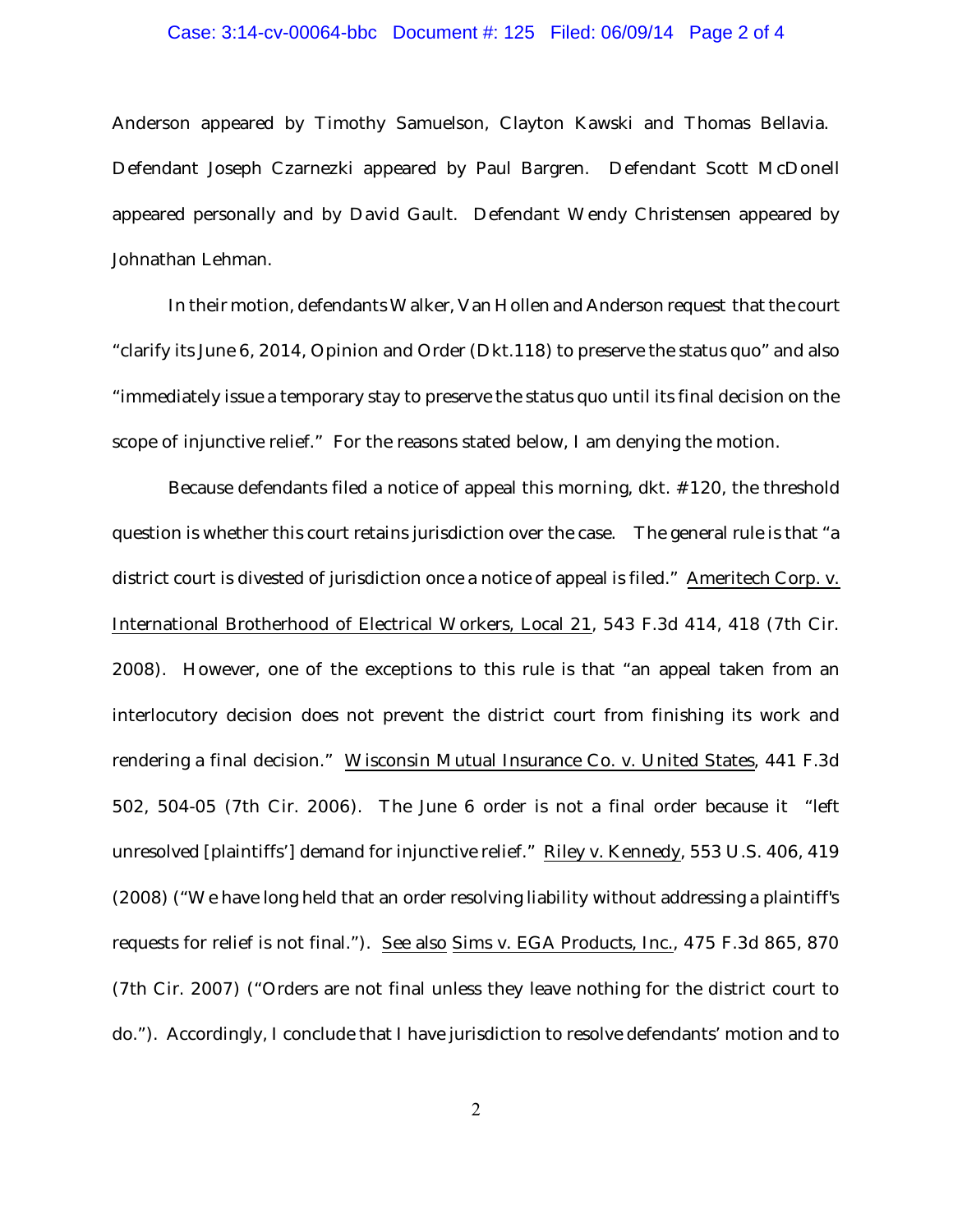continue to a resolution of the case.

With respect to the merits of the motion, defendants have not shown that they are entitled to relief at this time. The authority defendants cite in their briefs relate to stays of injunctions, Fed. R. Civ. P. 62(c); Herbert v. Kitchen, 134 S. Ct. 893 (Jan. 6, 2014); Latta v. Otter, No. 14-35420, at 5 (9th Cir. May 20, 2014); Tanco v. Haslam, No. 14-5297, at 1-2 (6th Cir. Apr. 25, 2014); DeBoer v. Snyder, No. 14-1341 (6th Cir. Mar. 25, 2014), but, as defendants know, I have not issued an injunction in this case. Rather, I deferred a ruling on that issue until plaintiffs could propose more specific language about the injunction they were requesting. Although I included a declaration in the order, defendants were unable to cite any authority for the proposition that a court may "stay" a declaration.

I understand defendants' concern that some county clerks have been issuing marriage licenses to same-sex couples since I issued the June 6 decision, but that is not a result of an injunction by this court. Thus, if defendants believe that a particular county clerk is issuing a marriage license in violation of state law, that is an issue outside the scope of this case.

Plaintiffs have represented to the court that they will provide language for a proposed injunction today. In doing so, plaintiffs should take care to identify what they want each defendant to do. Under Fed. R. Civ. 65, plaintiffs must identify the particular acts they want defendants to perform or refrain from performing. Nuxoll ex rel. Nuxoll v. Indian Prairie School Dist. #204, 523 F.3d 668, 675 (7th Cir. 2008) (under Rule 65, injunction "must contain a detailed and specific statement of its terms").

It is clear enough what plaintiffs want the county clerks to do, which is issue marriage

3